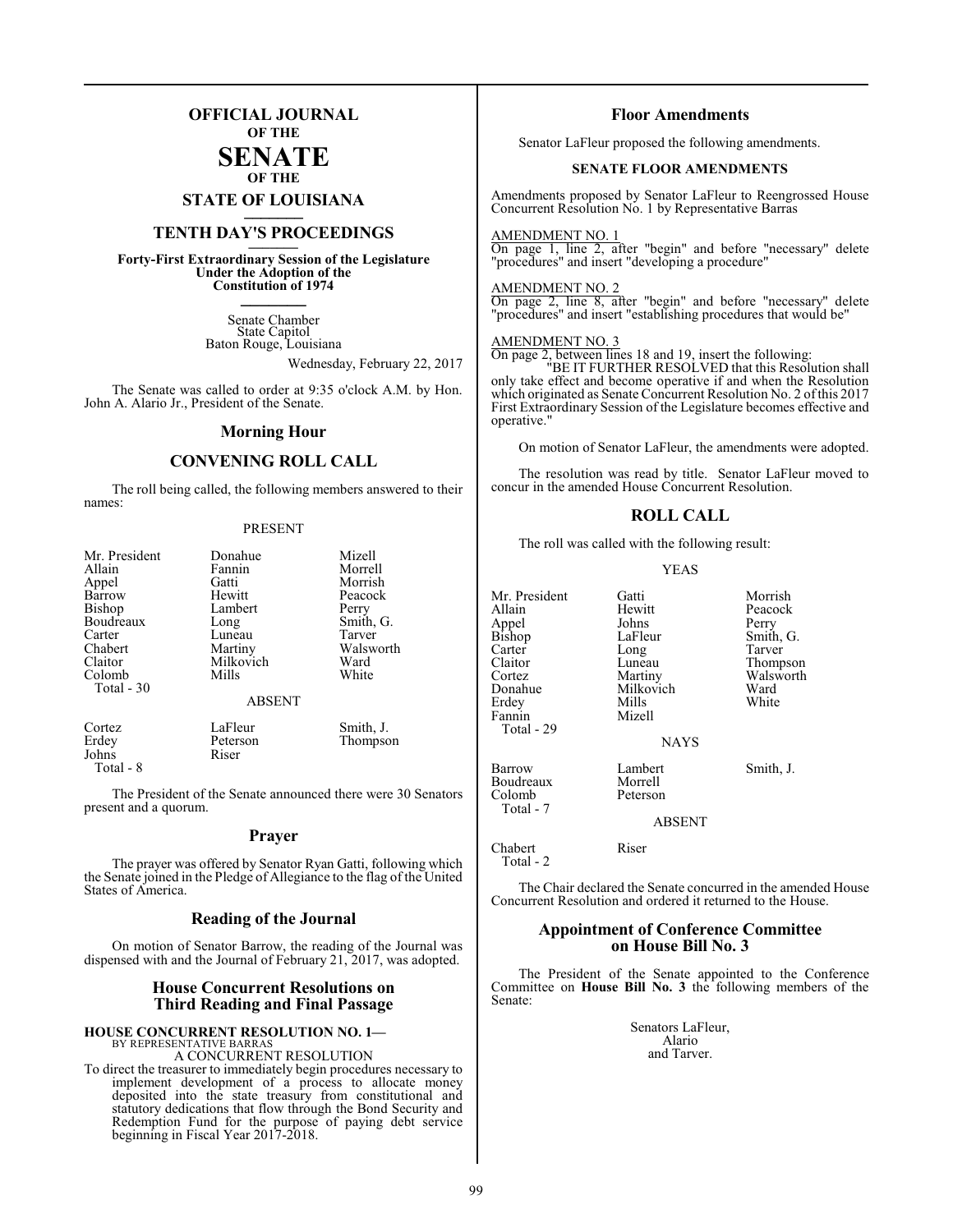February 22, 2017

## **House Bills and Joint Resolutions on Third Reading and Final Passage**

#### **HOUSE BILL NO. 7—** BY REPRESENTATIVE BOUIE

AN ACT

To amend and reenact R.S. 33:9091.16(F)(3)(b), relative to Orleans Parish; to provide relative to the Seabrook Neighborhood Improvement and Security District; to provide relative to the parcel fee imposed within the district; to provide relative to the expiration of the fee; and to provide for related matters.

The bill was read by title. Senator Bishop moved the final passage of the bill.

## **ROLL CALL**

The roll was called with the following result:

#### YEAS

| Mr. President | Erdey       | Mizell    |
|---------------|-------------|-----------|
| Allain        | Fannin      | Morrell   |
| Appel         | Gatti       | Morrish   |
| Barrow        | Hewitt      | Peacock   |
| Bishop        | Johns       | Perry     |
| Boudreaux     | LaFleur     | Peterson  |
| Carter        | Lambert     | Smith, G. |
| Chabert       | Long        | Smith, J. |
| Claitor       | Luneau      | Tarver    |
| Colomb        | Martiny     | Walsworth |
| Cortez        | Milkovich   | Ward      |
| Donahue       | Mills       | White     |
| Total $-36$   |             |           |
|               | <b>NAYS</b> |           |

 $Total - 0$ 

#### ABSENT

Riser Thompson

Total - 2

The Chair declared the bill was passed and ordered it returned to the House. Senator Bishop moved to reconsider the vote by which the bill was passed and laid the motion on the table.

#### **Recess**

On motion of Senator LaFleur, the Senate took a recess at 10:30 o'clock A.M. until 11:00 o'clock A.M.

#### **After Recess**

The Senate was called to order at 11:15 o'clock A.M. by the President of the Senate.

## **ROLL CALL**

The roll being called, the following members answered to their names:

#### PRESENT

| Mr. President   | Fannin    | Mills |
|-----------------|-----------|-------|
| Allain          | Gatti     | Mize  |
|                 | Hewitt    | Morr  |
| Appel<br>Bishop | Johns     | Peaco |
| Boudreaux       | Long      | Perry |
| Claitor         | Martiny   | Thon  |
| Erdey           | Milkovich | Ward  |
| Total - 21      |           |       |

Gatti Mizell<br>Hewitt Morris Hewitt Morrish<br>Johns Peacock Milkovich

Peacock<br>Perry

Thompson<br>Ward

# **Page 2 SENATE 10th DAY'S PROCEEDINGS**

#### ABSENT

Barrow LaFleur Smith, G.<br>Carter Lambert Smith I Carter Lambert Smith, J. Chabert Luneau<br>Colomb Morrell Colomb Morrell Walsworth Donahue Riser Total - 17

Peterson

The President of the Senate announced there were 21 Senators present and a quorum.

#### **Senate Business Resumed After Recess**

#### **Message from the House**

#### **CONCURRING IN SENATE CONCURRENT RESOLUTIONS**

February 22, 2017

To the Honorable President and Members of the Senate:

I am directed to inform your honorable body that the House of Representatives has finally concurred in the following Senate Concurrent Resolutions:

**SENATE CONCURRENT RESOLUTION NO. 16—**<br>BY SENATORS ERDEY AND GATTI AND REPRESENTATIVE **REYNOLDS** 

A CONCURRENT RESOLUTION

To express the sincere condolences of the Legislature of Louisiana upon the death of Robert Charles Bryan, a United States Navy veteran and longtime business owner in Springhill, Louisiana.

Reported without amendments.

## **SENATE CONCURRENT RESOLUTION NO. 17—** BY SENATOR ERDEY AND REPRESENTATIVE MACK A CONCURRENT RESOLUTION

To express the sincere condolences of the Legislature of Louisiana upon the death of Paul F. Sibley.

Reported without amendments.

Respectfully submitted, ALFRED W. SPEER Clerk of the House of Representatives

#### **Recess**

On motion of Senator Fannin, the Senate took a recess at 11:15 o'clock A.M. until 1:30 o'clock P.M.

#### **After Recess**

The Senate was called to order at 4:30 o'clock P.M. by the President of the Senate.

## **ROLL CALL**

The roll being called, the following members answered to their names:

PRESENT

Allain Hewitt Peacock Appel Johns Peterson<br>Bishop LaFleur Riser Boudreaux Lambert<br>Carter Luneau Carter Luneau Smith, J.<br>
Chabert Martiny Tarver Chabert Martiny<br>Claitor Milkovich

Mr. President Gatti Morrish<br>Allain Hewitt Peacock LaFleur Riser<br>Lambert Smith, G. Thompson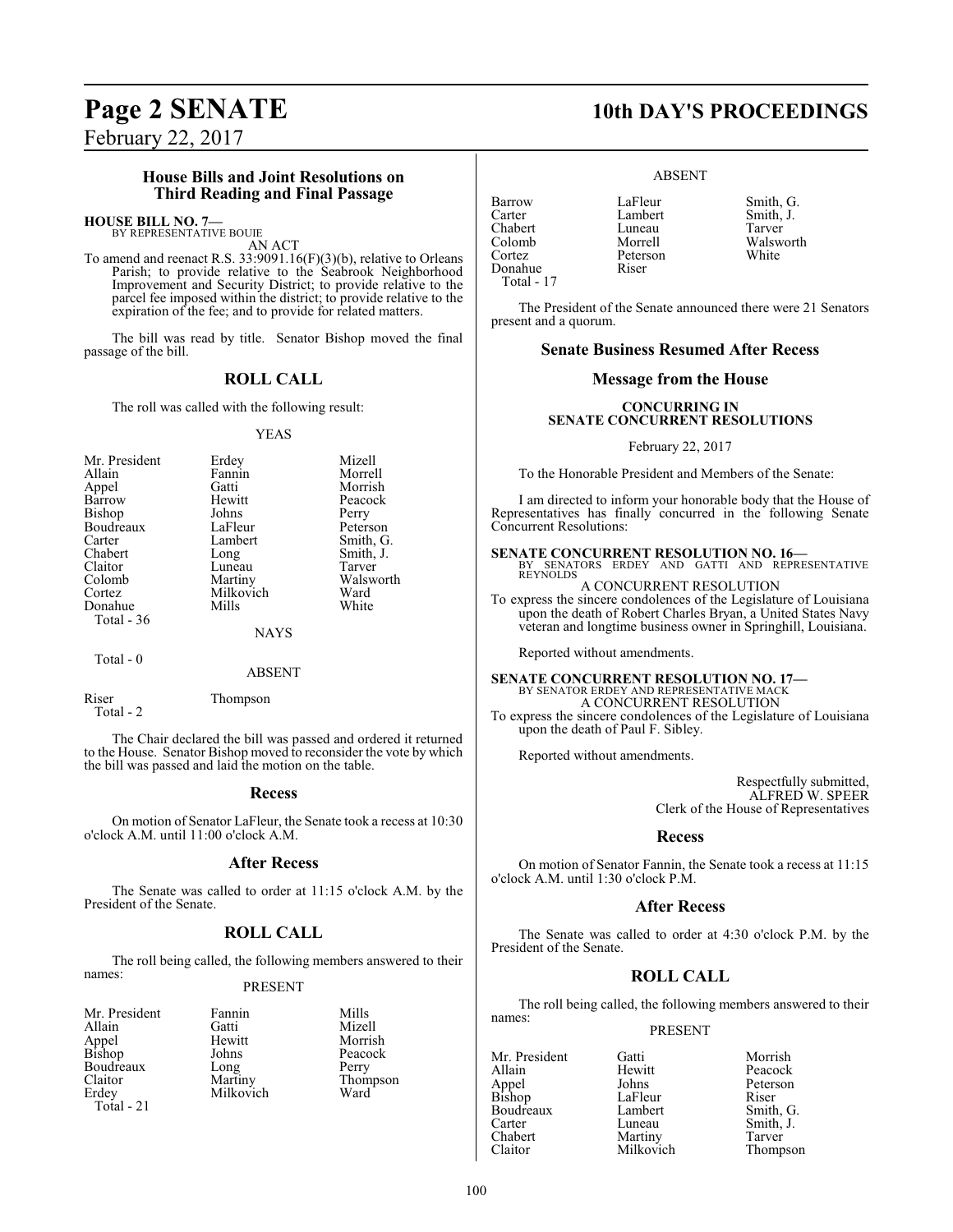# **10th DAY'S PROCEEDINGS Page 3 SENATE**

| Cortez<br>Donahue<br>Fannin<br>Total $-33$ | Mills<br>Mizell<br>Morrell | Walsworth<br>Ward<br>White |
|--------------------------------------------|----------------------------|----------------------------|
|                                            | <b>ABSENT</b>              |                            |

Barrow Erdey Perry Colomb Long Total - 5

The President of the Senate announced there were 33 Senators present and a quorum.

## **Senate Business Resumed After Recess**

#### **Conference Committee Reports**

The following reports were received and read:

**HOUSE BILL NO. 3—** BY REPRESENTATIVE HENRY AND SENATOR THOMPSON AN ACT

To appropriate funds and to make and otherwise provide for certain reductions in appropriations fromcertain sources to be allocated to designated agencies and purposes in specific amounts for the making of supplemental appropriations and reductions for said agencies and purposes for the 2016-2017 Fiscal Year; to provide for an effective date; and to provide for related matters.

#### **CONFERENCE COMMITTEE REPORT**

February 22, 2017

To the Honorable Speaker and Members of the House of Representatives and the Honorable President and Members of the Senate.

Ladies and Gentlemen:

We, the conferees appointed to confer over the disagreement between the two houses concerning House Bill No. 3 by Representative Henry recommend the following concerning the Reengrossed bill:

- 1. That the set of Senate Floor Amendments by Senator LaFleur (#63) be adopted.
- 2. That the set of Senate Floor Amendments by Senator Claitor (#73) be adopted.
- 3. That Senate Floor Amendments Nos. 1 through 12, 14, 15, and 17 through 23 by Senator LaFleur (#70) be adopted.
- 4. That Senate Floor Amendments Nos. 13, 16, and 24 by Senator LaFleur (#70) be rejected.
- 5. That the following amendments to the Reengrossed Bill be adopted:

#### AMENDMENT NO. 1

In Senate Floor Amendment No. 2 by Senator LaFleur (#70), on page 1, line 4, change "(\$120,336,181)" to "(\$117,266,064)"

#### AMENDMENT NO. 2

In Senate Floor Amendment No. 21 by Senator LaFleur (#70), on page 2, line 30, change ""\$10,000,000." to ""\$11,900,000."

#### AMENDMENT NO. 3

On page 2, line 22, change "(\$657,315)" to "(\$607,315)"

AMENDMENT NO. 4

On page 2, line 23, change "(\$1,478,282)" to "(\$1,378,282)"

# February 22, 2017

#### AMENDMENT NO. 5

On page 2, line 24, change "(\$430,787)" to "(\$380,787)"

AMENDMENT NO. 6 On page 2, line 28, change "(\$856,368)" to "(\$806,368)"

AMENDMENT NO. 7 On page 2, line 29, change "(\$403,334)" to "(\$353,334)"

AMENDMENT NO. 8 On page 2, line 32, change "(\$720,729)" to "(\$670,729)"

AMENDMENT NO. 9 On page 2, line 36, change "(\$371,261)" to "(\$321,261)"

AMENDMENT NO. 10 On page 2, line 37, change "(\$852,656)" to "(\$802,656)"

AMENDMENT NO. 11 On page 2, line 38, change "(\$511,427)" to "(\$461,427)"

AMENDMENT NO. 12 On page 10, line 1, delete "Speaker of the House of Representatives" and insert "Legislative Budgetary Control Council"

AMENDMENT NO. 13 On page 10, line 3, after "Louisiana Legislature" delete the remainder of the line and on line 4, delete "the House of Representatives"

Respectfully submitted,

| Representatives:      | Senators:             |
|-----------------------|-----------------------|
| Cameron Henry         | Eric LaFleur          |
| Patricia Haynes Smith | John A. Alario Jr.    |
| Taylor F. Barras      | <b>Gregory Tarver</b> |

Senator LaFleur moved that the Conference Committee Report be adopted.

## **ROLL CALL**

The roll was called with the following result:

#### YEAS

| Mr. President<br>Allain<br>Appel<br>Barrow<br>Bishop<br>Boudreaux<br>Carter<br>Chabert<br>Claitor | Erdey<br>Fannin<br>Gatti<br>Hewitt<br>Johns<br>LaFleur<br>Lambert<br>Luneau<br>Martiny | Morrish<br>Peterson<br>Riser<br>Smith, G.<br>Smith, J.<br>Tarver<br>Thompson<br>Walsworth<br>Ward |
|---------------------------------------------------------------------------------------------------|----------------------------------------------------------------------------------------|---------------------------------------------------------------------------------------------------|
| Colomb<br>Cortez<br>Donahue                                                                       | Mills<br>Mizell<br>Morrell                                                             | White                                                                                             |
| Total - 34                                                                                        | <b>NAYS</b>                                                                            |                                                                                                   |
| Milkovich<br>Total - 2                                                                            | Peacock<br><b>ABSENT</b>                                                               |                                                                                                   |
| Long                                                                                              | Perry                                                                                  |                                                                                                   |

Total - 2

The Chair declared the Conference Committee Report was adopted.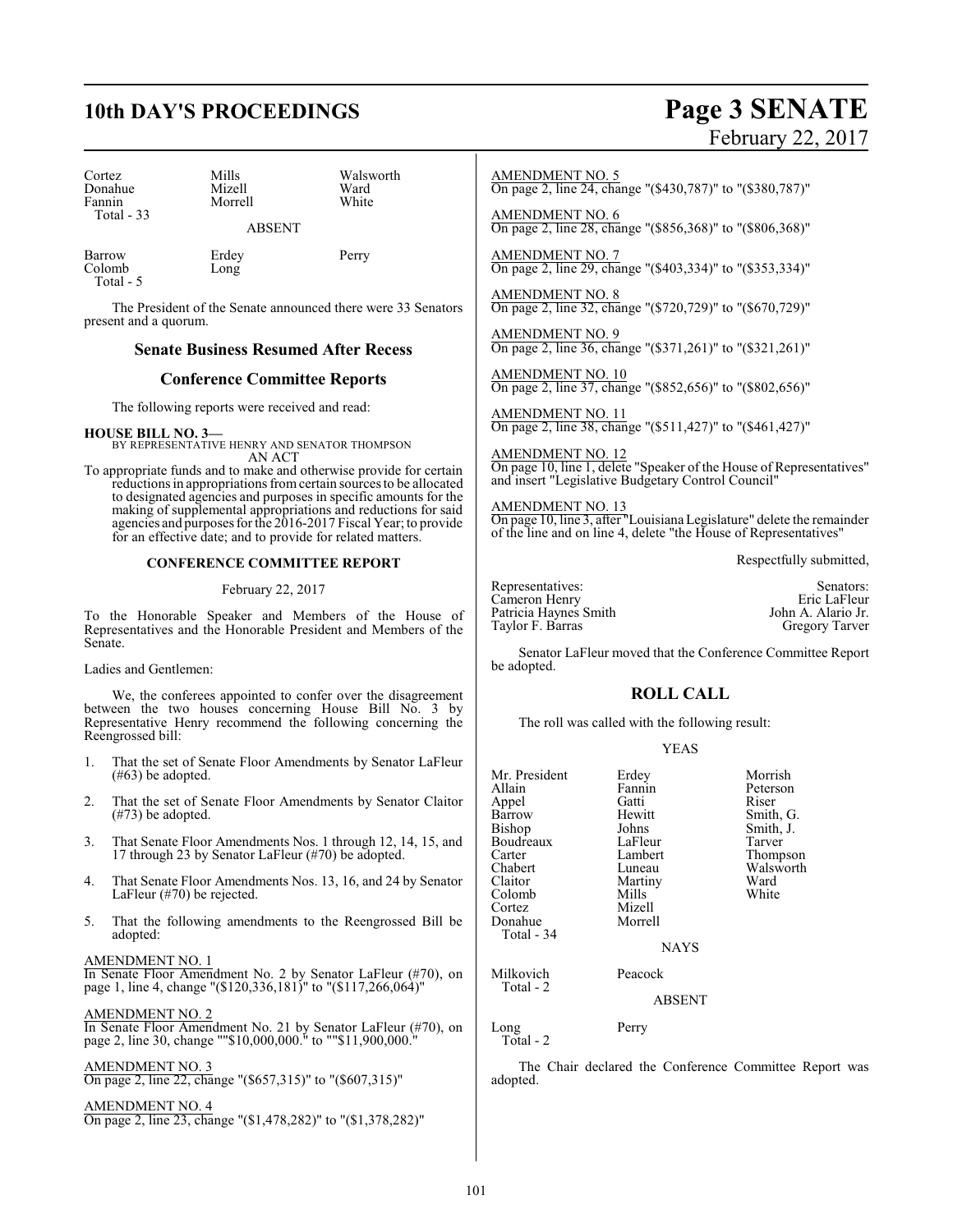# **Page 4 SENATE 10th DAY'S PROCEEDINGS**

February 22, 2017

#### **Message from the House**

#### **ADOPTION OF CONFERENCE COMMITTEE REPORT**

February 22, 2017

To the Honorable President and Members of the Senate:

I am directed to inform your honorable body that the House of Representatives has adopted the Report ofthe Conference Committee on the disagreement to **House Bill No. 3**.

> Respectfully submitted, ALFRED W. SPEER Clerk of the House of Representatives

#### **Message from the House**

#### **CONCURRING IN SENATE CONCURRENT RESOLUTIONS**

February 22, 2017

To the Honorable President and Members of the Senate:

I am directed to inform your honorable body that the House of Representatives has finally concurred in the following Senate Concurrent Resolutions:

**SENATE CONCURRENT RESOLUTION NO. 2—**<br>BY SENATORS ALARIO, BARROW, CHABERT, JOHNS, LAFLEUR,<br>LONG AND MORRISH A CONCURRENT RESOLUTION

To make available for appropriation from the Budget Stabilization Fund the sum of \$99,000,000, an amount not to exceed the projected deficit, due to the reduction of the Fiscal Year 2016- 2017 official forecast in the amount of \$340.5 million as adopted by the Revenue Estimating Conference at its meeting on January 13, 2017, resulting in the second mid-year deficit for the current fiscal year, and presented to and recognized by the Joint Legislative Committee on the Budget at its meeting on January 27, 2017.

Reported without amendments.

Respectfully submitted, ALFRED W. SPEER Clerk of the House of Representatives

#### **Rules Suspended**

Senator John Smith asked for and obtained a suspension of the rules to take up at this time:

#### **Introduction of Senate Resolutions**

Senator John Smith asked for and obtained a suspension of the rules to introduce and read Senate Resolutions a first and second time.

#### **SENATE RESOLUTION NO. 12** BY SENATOR LONG

A RESOLUTION

BE IT RESOLVED by the Senate of the State of Louisiana that a committee of five be appointed by the President of the Senate to serve with a like committee from the House of Representatives to notify the Governor that the Legislature of the State of Louisiana has completed its labors and is now ready to adjourn sine die.

On motion of Senator John Smith the resolution was read by title and adopted.

In compliance with the resolution the President of the Senate appointed the following committee:

> Senators Peacock, Walsworth, White, Perry and Mills.

#### **SENATE RESOLUTION NO. 13** BY SENATOR LONG

A RESOLUTION BE IT RESOLVED by the Senate of the State of Louisiana that a committee of five be appointed by the President of the Senate to notify the House of Representatives that the Senate has completed its labors and is now ready to adjourn sine die.

On motion of Senator John Smith, the resolution was read by title and adopted.

In compliance with the resolution the President of the Senate appointed the following Committee:

> Senators Boudreaux, Chabert, Carter, Tarver and Hewitt.

## **Reports of Committees**

The committee to notify the Governor that the Senate had completed its labors and was ready to adjourn sine die returned and reported it had performed that duty. The President of the Senate thanked the Committee and discharged it.

The committee to notify the House of Representatives that the Senate had completed its labors and was ready to adjourn sine die returned and reported it had performed that duty. The President of the Senate thanked the committee and discharged it.

#### **Committee from the House of Representatives**

A committee from the House of Representatives appeared before the Bar of the Senate and informed the Senate that the House of Representatives was ready to adjourn sine die.

### **Message from the House**

#### **SIGNED HOUSE BILLS AND JOINT RESOLUTIONS**

February 22, 2017

To the Honorable President and Members of the Senate:

I am directed to inform your honorable body that the Speaker of the House of Representatives has signed the following House Bills and Joint Resolutions:

## **HOUSE BILL NO. 7—**

BY REPRESENTATIVE BOUIE AN ACT

To amend and reenact R.S. 33:9091.16(F)(3)(b), relative to Orleans Parish; to provide relative to the Seabrook Neighborhood Improvement and Security District; to provide relative to the parcel fee imposed within the district; to provide relative to the expiration of the fee; and to provide for related matters.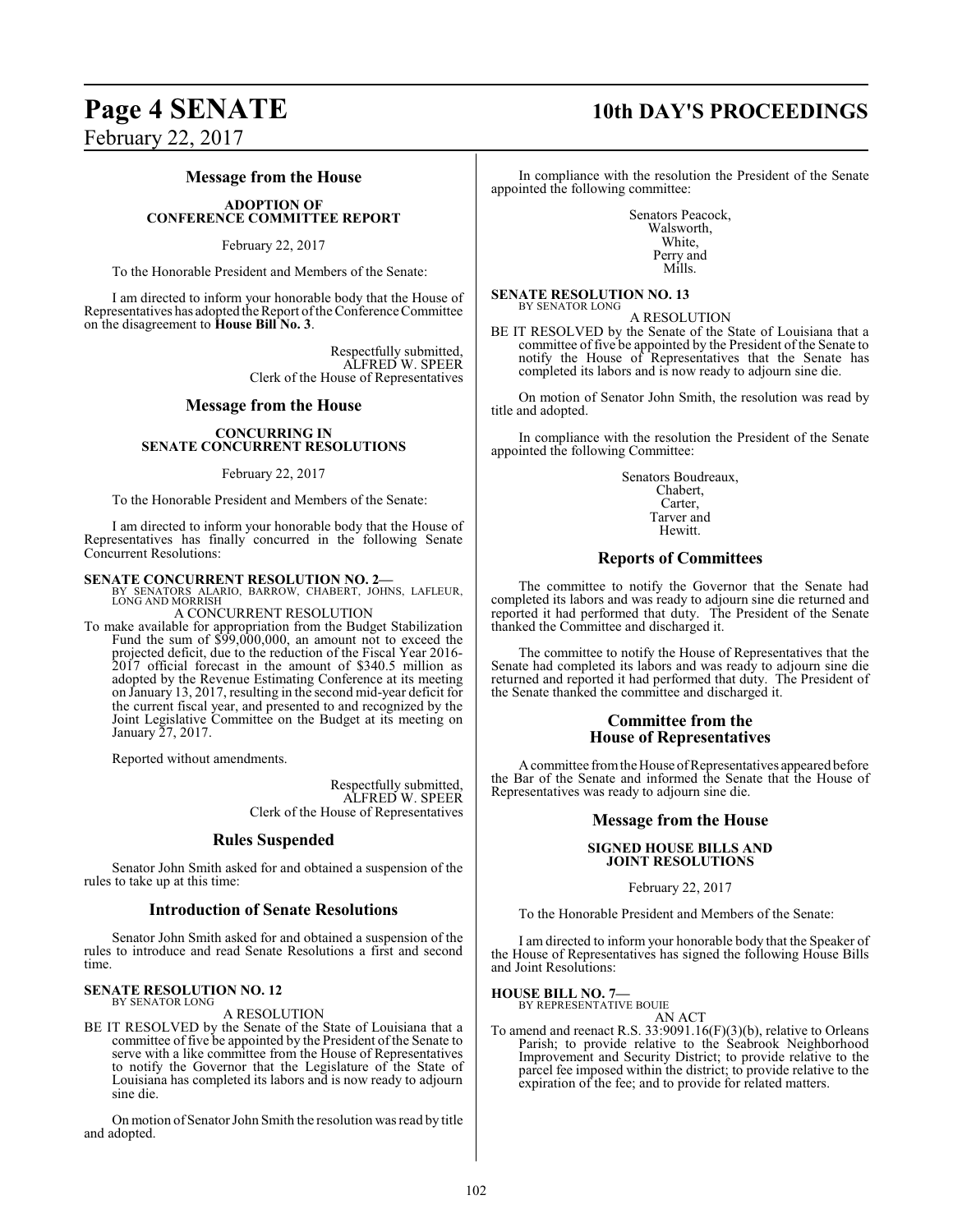# **10th DAY'S PROCEEDINGS Page 5 SENATE**

# February 22, 2017

and asked that the President of the Senate affix his signature to the same.

> Respectfully submitted, ALFRED W. SPEER Clerk of the House of Representatives

The House Bills and Joint Resolutions contained herein were signed by the President of the Senate.

#### **Message from the House**

#### **SIGNED HOUSE CONCURRENT RESOLUTIONS**

#### February 22, 2017

To the Honorable President and Members of the Senate:

I am directed to inform your honorable body that the Speaker of the House of Representatives has signed the following House Concurrent Resolutions:

#### **HOUSE CONCURRENT RESOLUTION NO. 1—** BY REPRESENTATIVE BARRAS

A CONCURRENT RESOLUTION

To direct the treasurer to immediately begin developing a procedure necessary to implement development of a process to allocate money deposited into the state treasury from constitutional and statutory dedications that flow through the Bond Security and Redemption Fund for the purpose of paying debt service on obligations secured by the full faith and credit of the state beginning in Fiscal Year 2017-2018.

and asked that the President of the Senate affix his signature to the same.

> Respectfully submitted, ALFRED W. SPEER Clerk of the House of Representatives

The House Concurrent Resolutions contained herein were signed by the President of the Senate.

#### **Privileged Report of the Committee on Senate and Governmental Affairs**

## **ENROLLMENTS**

Senator Peterson, Chairman on behalf of the Committee on Senate and Governmental Affairs, submitted the following report:

February 22, 2017

To the President and Members of the Senate:

I am directed by your Committee on Senate and Governmental Affairs to submit the following report:

The following Senate Concurrent Resolutions have been properly enrolled:

#### **SENATE CONCURRENT RESOLUTION NO. 2—**

BY SENATORS ALARIO, BARROW, CHABERT, JOHNS, LAFLEUR, LONG AND MORRISH

#### A CONCURRENT RESOLUTION

To make available for appropriation from the Budget Stabilization Fund the sum of \$99,000,000, an amount not to exceed the projected deficit, due to the reduction of the Fiscal Year 2016- 2017 official forecast in the amount of \$340.5 million as adopted by the Revenue Estimating Conference at its meeting on January 13, 2017, resulting in the second mid-year deficit for the current fiscal year, and presented to and recognized by the Joint Legislative Committee on the Budget at its meeting on January 27, 2017.

#### **SENATE CONCURRENT RESOLUTION NO. 15—**

BY SENATORS CLAITOR, ALARIO, ALLAIN, APPEL, BARROW,<br>BISHOP, BOUDREAUX, CARTER, CHABERT, COLOMB, CORTEZ,<br>DONAHUE, ERDEY, FANNIN, GATTI, HEWITT, JOHNS, LAFLEUR,<br>LAMBERT,LONG,LUNEAU,MARTINY,MILKOVICH,MILLS,MIZELL,<br>MORRELL,MOR A CONCURRENT RESOLUTION

To commend Collis B. Temple Jr. for his continued support and commitment to varsity basketball at Louisiana State University and to acknowledge his significant, long-term contributions made to improve the sport in the state of Louisiana.

#### **SENATE CONCURRENT RESOLUTION NO. 16—**

BY SENATORS ERDEY AND GATTI AND REPRESENTATIVE REYNOLDS A CONCURRENT RESOLUTION

To express the sincere condolences of the Legislature of Louisiana upon the death of Robert Charles Bryan, a United States Navy veteran and longtime business owner in Springhill, Louisiana.

## **SENATE CONCURRENT RESOLUTION NO. 17—** BY SENATOR ERDEY AND REPRESENTATIVE MACK A CONCURRENT RESOLUTION

To express the sincere condolences of the Legislature of Louisiana upon the death of Paul F. Sibley.

> Respectfully submitted, KAREN CARTER PETERSON Chairman

The foregoing Senate Concurrent Resolutions were signed by the President of the Senate.

## **ATTENDANCE ROLL CALL**

#### PRESENT

Mr. President Fannin Morrish<br>Allain Gatti Peacock Appel Hewitt<br>Barrow Johns Barrow Johns Peterson<br>Bishop LaFleur Riser Boudreaux Lamb<br>Carter Long Chabert Luneau<br>Claitor Martiny Claitor Martiny Thompson Cortez Mills Ward Donahue Erdey Morrell Total - 38

Gatti Peacock<br>
Hewitt Perry LaFleur Riser<br>Lambert Smith, G. Long Smith, J.<br>Luneau Tarver Milkovich Walsworth<br>
Mills Ward

ABSENT

Total - 0

#### **Adjournment**

On motion of Senator Thompson, at 5:00 o'clock P.M. the Senate adjourned sine die.

The President of the Senate declared the Senate adjourned sine die.

> GLENN A. KOEPP Secretary of the Senate

> > DIANE O' QUIN Journal Clerk

#### **Post Session Legislative Actions**

Following final adjournment, the instruments contained in the following messages were acted upon on the dates indicated.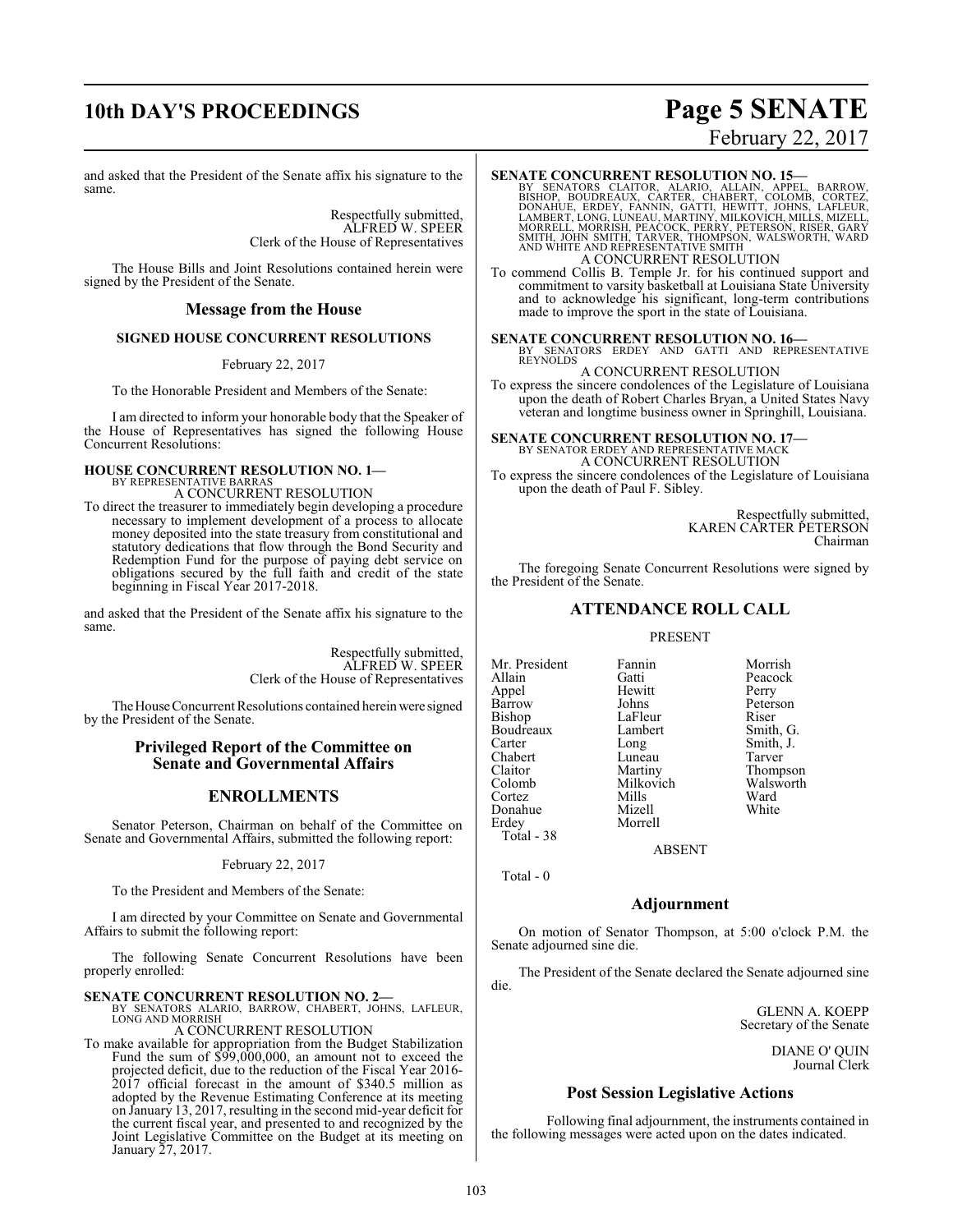# **Page 6 SENATE 10th DAY'S PROCEEDINGS**

February 22, 2017

#### **Message to the Secretary of State**

## **SIGNED SENATE CONCURRENT RESOLUTIONS**

February 23, 2017

To the Honorable Secretary of State:

The President of the Senate and the Speaker of the House of Representatives have signed the following Senate Concurrent Resolutions:

**SENATE CONCURRENT RESOLUTION NO. 3-**<br>BY SENATORS ALARIO, ALLAIN, APPEL, BARROW, BISHOP, BOUDREAUX, BROWN, CARTER, CHABERT, CLAITOR, COLOMB,<br>CORTEZ, DONAHUE, ERDEY, FANNIN, GATTI, HEWITT, JOHNS,<br>LAFLEUR, LAMBERT, LONG, LUN

To commemorate the twenty-sixth anniversary of the conclusion of Operation Desert Storm and to indicate support for a National Desert Storm War Memorial in Washington, D.C.

#### **SENATE CONCURRENT RESOLUTION NO. 4—**

BY SENATOR PEACOCK AND REPRESENTATIVES CARMODY AND SEABAUGH

A CONCURRENT RESOLUTION

To commend and congratulate Caddo Lodge No. 179 of Free and Accepted Masons of Shreveport, Louisiana, upon the occasion of the one hundred fiftieth anniversary of the establishment of its charter.

#### **SENATE CONCURRENT RESOLUTION NO. 5—**

BY SENATORS PEACOCK, ALARIO, ALLAIN, APPEL, BARROW,<br>BISHOP, BOUDREAUX, BROWN, CARTER, CHABERT, CLAITOR,<br>COLOMB, CORTEZ, DONAHUE, ERDEY, FANNIN, GATTI, HEWITT,<br>JOHNS, LAFLEUR, LAMBERT, LONG, LUNEAU, MALSINY,<br>MILKOVICH, MILL

#### A CONCURRENT RESOLUTION

To commend and congratulate the commanders, officers, and airmen of the United States Eighth Air Force, Barksdale Air Force Base, upon the occasion of its seventy-fifth anniversary celebration.

SENATE CONCURRENT RESOLUTION NO. 6-<br>BY SENATORS PEACOCK, ALARIO, ALLAIN, APPEL, BARROW,<br>BISHOP, BOUDREAUX, BROWN, CARTER, CHABERT, CLAITOR,<br>COLOMB, CORTEZ, DONAHUE, ERDEY, FANNIN, GATTI, HEWITT,<br>JOHNS, LAFLEUR, LAMBERT, LO WALSWORTH, WARD AND WHITE AND REPRESENTATIVES GLOVER AND NORTON

#### A CONCURRENT RESOLUTION

To express the sincere condolences of the Legislature of Louisiana upon the passing of the Honorable George Forrest Dunn Jr., to acknowledge his lifelong commitment to public service, and to note his many contributions made on behalf of the state of Louisiana.

#### **SENATE CONCURRENT RESOLUTION NO. 7—**

- BY SENATORS JOHNS, ALARIO, ALLAIN, APPEL, BARROW, BISHOP,<br>BOUDREAUX, BROWN, CARTER, CHABERT, CLAITOR, COLOMB,<br>CORTEZ, DONAHUE, ERDEY, FANNIN, GATTI, HEWITT, LAFLEUR,<br>LAMBERT, LONG, LUNEAU, MARTINY, MILKOVICH, MILLS, MIZELL A CONCURRENT RESOLUTION
- To commend James Carroll "Jim" Beam, a longtime political columnist and retired editor of the Lake Charles American Press upon the occasion of being named as a 2017 inductee into the Louisiana Political Museum Hall of Fame in Winnfield, Louisiana.

**SENATE CONCURRENT RESOLUTION NO. 8—**<br>BY SENATOR PEACOCK AND REPRESENTATIVE SEABAUGH A CONCURRENT RESOLUTION

To express the sincere condolences of the Legislature of Louisiana upon the death of international bridge champion, Betty Kennedy of Shreveport, and to celebrate a life well lived.

## **SENATE CONCURRENT RESOLUTION NO. 9—**<br>BY SENATOR PEACOCK AND REPRESENTATIVES GLOVER AND

SEABAUGH A CONCURRENT RESOLUTION

To express the sincere and heartfelt condolences ofthe Legislature of Louisiana upon the passing of businessman and former mayor of Shreveport, Louisiana, the Honorable William "Billy" Thomas Hanna Jr.

- **SENATE CONCURRENT RESOLUTION NO. 10—**<br>BY SENATORS ALARIO, BOUDREAUX, ALLAIN, APPEL, BARROW,<br>BISHOP, BROWN, CARTER, CHABERT, CLAITOR, COLOMB, CORTEZ,<br>DONAHUE, ERDEY, FANNIN, GATTI, HEWITT, JOHNS, LAMBERT, LOMBERT, LOMENCI,
- To express the sincere condolences of the Legislature of Louisiana upon the death of the Honorable Armand J. Brinkhaus Sr., renowned public servant, beloved gentleman, and a former member of both the Louisiana House of Representatives and the Louisiana Senate, and to celebrate his devotion to the law and the welfare of people of the state of Louisiana.

# **SENATE CONCURRENT RESOLUTION NO. 11—**<br>BY SENATORS WALSWORTH, APPEL AND THOMPSON<br>A CONCURRENT RESOLUTION

To urge and request the United States Secretary of Education, Betsy DeVos, to visit Louisiana to tour public schools in our state.

**SENATE CONCURRENT RESOLUTION NO. 12—**<br>BY SENATORS WALSWORTH AND THOMPSON AND<br>REPRESENTATIVES HOFFMANN, HUNTER, JACKSON AND **MCFARLAND** A CONCURRENT RESOLUTION

To commend Dave Norris on being named to the Louisiana Political Hall of Fame.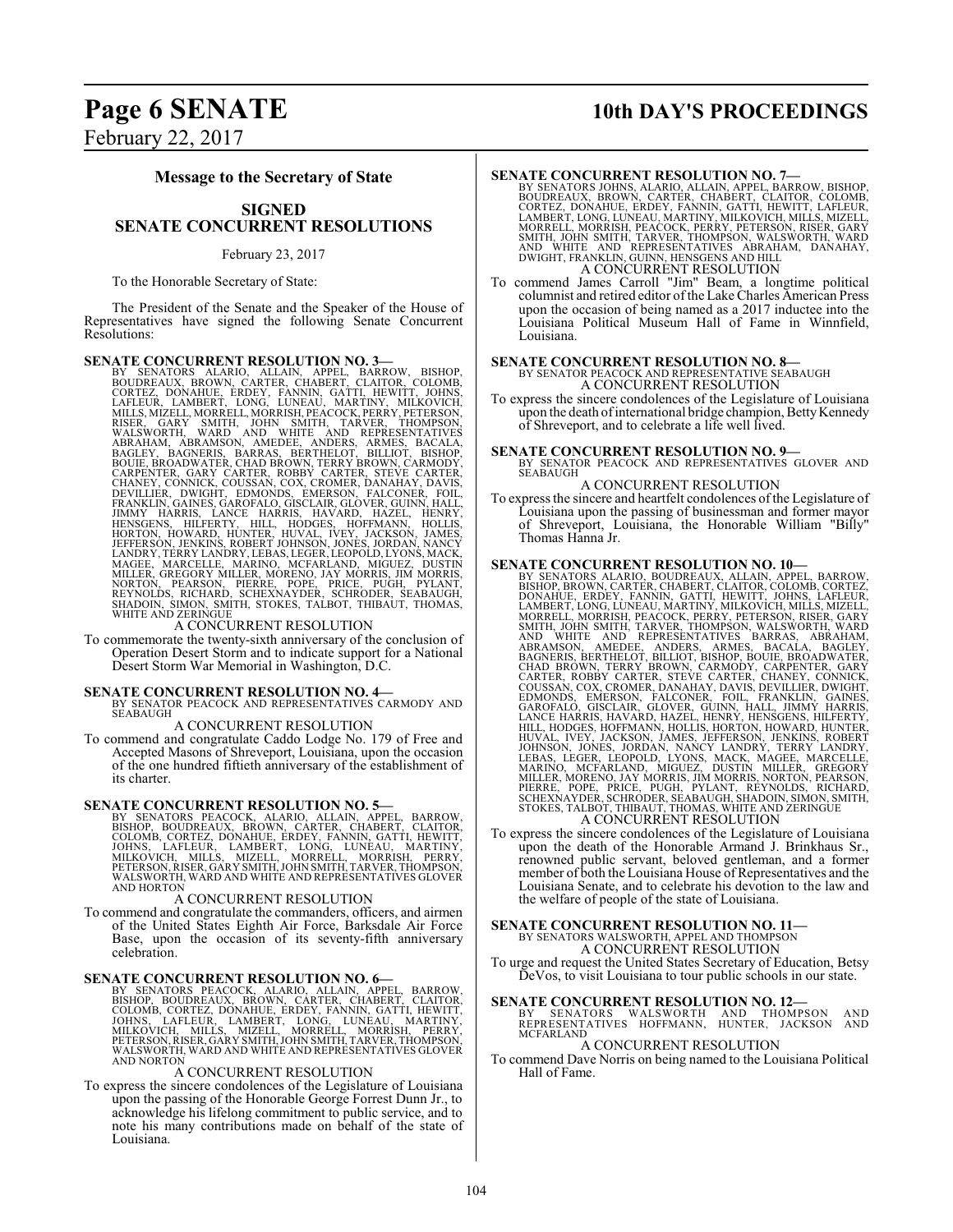# **10th DAY'S PROCEEDINGS Page 7 SENATE**

# February 22, 2017

#### **SENATE CONCURRENT RESOLUTION NO. 13—**

BY SENATOR JOHNS AND REPRESENTATIVE DWIGHT A CONCURRENT RESOLUTION

To express the sincere and heartfelt condolences of the Legislature of Louisiana upon the death of Anne Louise Hance Guidry.

## **SENATE CONCURRENT RESOLUTION NO. 14—** BY SENATOR ALARIO AND REPRESENTATIVE BILLIOT

A CONCURRENT RESOLUTION

To express sincere condolences of the Legislature of Louisiana upon the passing of retired Jefferson Parish Justice of the Peace, Eugene Fitchue.

SENATE CONCURRENT RESOLUTION NO. 15—<br>BY SENATORS CLAITOR, ALARIO, ALLAIN, APPEL, BARROW, BISHOP, BOUDREAUX, CARTER, CHABERT, COLOMB, CORTEZ,<br>DONAHUE, ERDEY, FANNIN, GATTI, HEWITT, JOHNS, LAFLEUR,<br>LAMBERT, LONG, LUNEAU, MAR

To commend Collis B. Temple Jr. for his continued support and commitment to varsity basketball at Louisiana State University and to acknowledge his significant, long-term contributions made to improve the sport in the state of Louisiana.

**SENATE CONCURRENT RESOLUTION NO. 16—**<br>BY SENATORS ERDEY AND GATTI AND REPRESENTATIVE<br>REYNOLDS

A CONCURRENT RESOLUTION

To express the sincere condolences of the Legislature of Louisiana upon the death of Robert Charles Bryan, a United States Navy veteran and longtime business owner in Springhill, Louisiana.

# **SENATE CONCURRENT RESOLUTION NO. 17—** BY SENATOR ERDEY AND REPRESENTATIVE MACK

A CONCURRENT RESOLUTION

To express the sincere condolences of the Legislature of Louisiana upon the death of Paul F. Sibley.

> Respectfully submitted, GLENN A. KOEPP Secretary of the Senate

#### **Privileged Report of the Committee on Senate and Governmental Affairs**

## **ENROLLMENTS**

Senator Peterson, Chairman on behalf of the Committee on Senate and Governmental Affairs, submitted the following report:

February 23, 2017

To the President and Members of the Senate:

I am directed by your Committee on Senate and Governmental Affairs to submit the following report:

The following Senate Resolutions have been properly enrolled:

SENATE RESOLUTION NO. 4—<br>BY SENATORS MORRELL, ALARIO, ALLAIN, APPEL, BARROW, BOSUDREAUX, BROWN, CARTER, CHABERT, CLAITOR,<br>COLOMB, CORTEZ, DONAHUE, ERDEY, FANNIN, GATTI, HEWITT,<br>JOHNS, LAFLEUR, LAMBERT, LONG, LUNEAU, MARTIN

A RESOLUTION

To commend and congratulate Judge Dennis R. Bagneris for his many years of public service and on the occasion of his retirement from the Louisiana Fourth Circuit Court of Appeal.

#### **SENATE RESOLUTION NO. 6—**

BY SENATOR COLOMB A RESOLUTION

To express the sincere condolences of the Senate of the Legislature of Louisiana upon the death of Joseph Stone.

**SENATE RESOLUTION NO. 7—**<br>BY SENATORS CLAITOR, LAMBERT, LUNEAU, MARTINY,<br>MILKOVICH, MORRELL, PETERSON, GARY SMITH AND WARD<br>A RESOLUTION

To express the sincere condolences of the Senate of the Legislature of Louisiana upon the death of A. N. "Thanassi" Yiannopoulos, an outstanding law professor, scholar, and reviser of the Louisiana Civil Code.

#### **SENATE RESOLUTION NO. 8—**

BY SENATORS WALSWORTH, FANNIN AND THOMPSON A RESOLUTION

To commend and congratulate Crosley Elementary School on its 100<sup>th</sup> year celebration.

# **SENATE RESOLUTION NO. 9—**<br>BY SENATOR JOHNS

A RESOLUTION

To commend and congratulate TeamCITGO for its commitment to volunteerism on the occasion of its thirtieth anniversary.

#### **SENATE RESOLUTION NO. 10—** BY SENATOR MILLS

A RESOLUTION

To urge and request the health profession licensing boards statutorily placed within the Louisiana Department of Health to work with the commissioner of administration to identify funds from their cash and cash equivalent year-end balances that can be transferred into the state general fund.

SENATE RESOLUTION NO. 11—<br>BY SENATORS ALARIO, ALLAIN, APPEL, BARROW, BISHOP, BOUDREAUX, CARTER, CHABERT, CLAITOR, COLOMB, CORTEZ,<br>DONAHUE, ERDEY, FANNIN, GATTI, HEWITT, JOHNS, LAFLEUR,<br>LAMBERT, LONG, LUNEAU, MARTINY, MILKO AND WHITE

#### A RESOLUTION

To congratulate the Honorable Ben Wayne Nevers Sr. upon his retirement as chief of staff for the office of John Bel Edwards, Governor of the state of Louisiana, to commend his many years of faithful public service, and to honor his outstanding contributions made on behalf of the citizens of this state.

> Respectfully submitted, KAREN CARTER PETERSON Chairman

The foregoing Senate Resolutions were signed by the President of the Senate.

## **Message from the House**

#### **SIGNED HOUSE BILLS AND JOINT RESOLUTIONS**

February 23, 2017

To the Honorable President and Members of the Senate:

I am directed to inform your honorable body that the Speaker of the House of Representatives has signed the following House Bills and Joint Resolutions:

#### **HOUSE BILL NO. 3—**

BY REPRESENTATIVE HENRY AND SENATOR THOMPSON AN ACT

To appropriate funds and to make and otherwise provide for certain reductions in appropriations from certain sources to be allocated to designated agencies and purposes in specific amounts for the making of supplemental appropriations and reductions for said